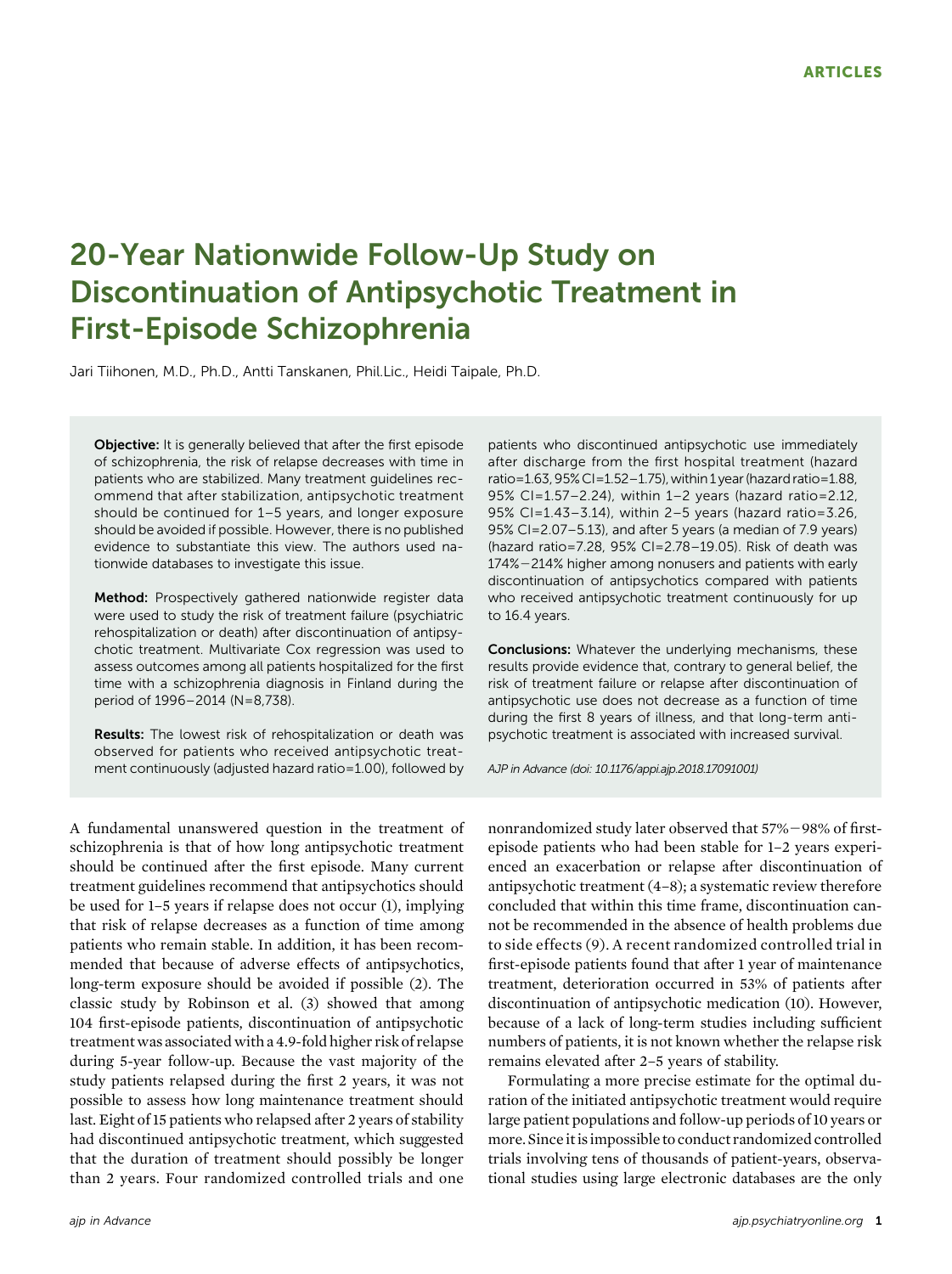| Group and Timing of                |       |             | Age at Discontinuation (years) |           | Follow-Up Time Until Outcome (days) |                     |  |  |
|------------------------------------|-------|-------------|--------------------------------|-----------|-------------------------------------|---------------------|--|--|
| Discontinuation                    | N     | Male $(\%)$ | Mean                           | <b>SD</b> | Median                              | Interguartile Range |  |  |
| Immediately                        |       |             |                                |           |                                     |                     |  |  |
| <b>Nonusers</b>                    | 3,217 | 59.7        | 43.9                           | 19.8      | 455                                 | $133 - 1,415$       |  |  |
| Antipsychotic users                | 4,217 | 54.1        | 38.3                           | 15.7      | 409                                 | $102 - 1.294$       |  |  |
| $<$ 1 year                         |       |             |                                |           |                                     |                     |  |  |
| <b>Discontinuers</b>               | 1,019 | 52.4        | 38.2                           | 15.3      | 177                                 | $55 - 623$          |  |  |
| Matched users                      | 1,019 | 52.7        | 37.6                           | 15.0      | 475                                 | 142-1.307           |  |  |
| $1 - 2$ years                      |       |             |                                |           |                                     |                     |  |  |
| <b>Discontinuers</b>               | 284   | 53.5        | 35.7                           | 13.3      | 174                                 | $62 - 501$          |  |  |
| Matched users                      | 284   | 60.6        | 36.6                           | 14.7      | 677                                 | $238 - 1.732$       |  |  |
| $2 - 5$ years                      |       |             |                                |           |                                     |                     |  |  |
| <b>Discontinuers</b>               | 274   | 50.7        | 37.7                           | 14.3      | 169                                 | $65 - 443$          |  |  |
| Matched users                      | 274   | 58.8        | 40.8                           | 14.7      | 989                                 | $368 - 2,537$       |  |  |
| $\geq$ 5 years (median, 7.9 years) |       |             |                                |           |                                     |                     |  |  |
| <b>Discontinuers</b>               | 137   | 40.9        | 38.6                           | 13.9      | 128                                 | $45 - 350$          |  |  |
| Matched users                      | 137   | 52.9        | 45.3                           | 12.5      | 1,058                               | $450 - 1,829$       |  |  |

|  |  | TABLE 1. Risk of Treatment Failure (Psychiatric Rehospitalization or Death) After Discontinuation of Antipsychotic Use After Stability in |  |  |  |  |  |
|--|--|-------------------------------------------------------------------------------------------------------------------------------------------|--|--|--|--|--|
|  |  | Outpatient Care Compared With Matched Individuals Who Continued Antipsychotic Use <sup>a</sup>                                            |  |  |  |  |  |

a Maximum follow-up time was 20 years. Nonusers were compared with antipsychotic users (the reference category) with Cox models and adjusted for age and gender. In sensitivity analyses, the length of index hospitalization (a proxy for initial illness severity) was also adjusted for, in addition to age and gender. The length of index hospitalization was categorized in quartiles (1–21 days,  $>$ 21–56,  $>$ 56–116,  $>$ 116 days). b Adjusted for age and gender.

<sup>c</sup> Adjusted for age, gender, and length of index hospitalization.

realistic way to study this issue. In this study, we assessed the risk of treatment failure (rehospitalization or death) as a function of the duration of antipsychotic treatment prior to discontinuation in a comprehensive nationwide cohort of first-episode patients with schizophrenia.

# **METHOD**

This study was based on nationwide data drawn from the Finnish population-based registers. Ethical approval was obtained from the Finnish Ministry of Social Affairs and Health.

#### Study Population

All persons hospitalized for schizophrenia in Finland during the period of 1972–2014 were identified from the Hospital Discharge register, which included all inpatient hospital stays with discharge diagnoses recorded. Schizophrenia was defined as ICD-10 codes F20 or F25 or ICD-9 and ICD-8 codes 295.x. From this cohort, persons with a first hospitalization for schizophrenia during the period of 1996–2014 were identified based on not having been hospitalized for schizophrenia before (N=23,499) and not having used antipsychotic drugs during the year preceding the hospitalization (N=8,738 incident cases) (see Figure S1 in the data supplement that accompanies the online edition of this article). The primary analysis was restricted to this population of patients who had no previous exposure to antipsychotics in order to avoid survival bias (i.e., to exclude patients who had previously been exposed to antipsychotics and were still alive at the start of follow-up). It has been estimated that over 90% of patients with schizophrenia are hospitalized at least once (11), and the validity of the schizophrenia diagnosis in this

database has been demonstrated previously (11–14). Sensitivity analyses without excluding those who used antipsychotics during the year before their first hospitalization for schizophrenia (N=23,499) were conducted. Antipsychotic use (based on Anatomical Therapeutic Chemical classification [15] code N05A, excluding lithium) was derived from the Prescription register, which includes all reimbursed medication dispensations from pharmacies to all residents since 1995.

After discharge from the first hospitalization, a 30-day definition period was applied to identify users (those who initiated antipsychotic use) and nonusers (those who did not initiate antipsychotic use) during this period. Persons who were rehospitalized during this period (N=1,103) were excluded, as were those who discontinued antipsychotic use or who died, as well as those for whom study follow-up ended (Dec. 31, 2015) during the 30-day period (N=201). Time calculation of use and nonuse began after the 30-day period for 4,217 users and 3,217 nonusers. Those who discontinued use (N=1,714) were defined as users who discontinued antipsychotic use during the follow-up not because of a rehospitalization event, death, or reaching the end of study follow-up. Thus, those discontinuers were not rehospitalized before discontinuation of use. Those who discontinued use were categorized on the basis of time on antipsychotic in outpatient care before discontinuation: 0 years,  $\leq$ 1 year, 1– $\leq$ 2 years, 2– $\leq$ 5 years, and  $\geq$ 5 years. The zero group refers to nonusers, as they were likely using antipsychotics during the hospitalization but not after discharge to outpatient care. For overall analyses comparing antipsychotic use and nonuse, the entire groups of users (N=4,217) and nonusers (N=3,217) were followed up for treatment outcomes.

We used treatment history of clozapine as a proxy marker for treatment resistance, and use of long-acting antipsychotic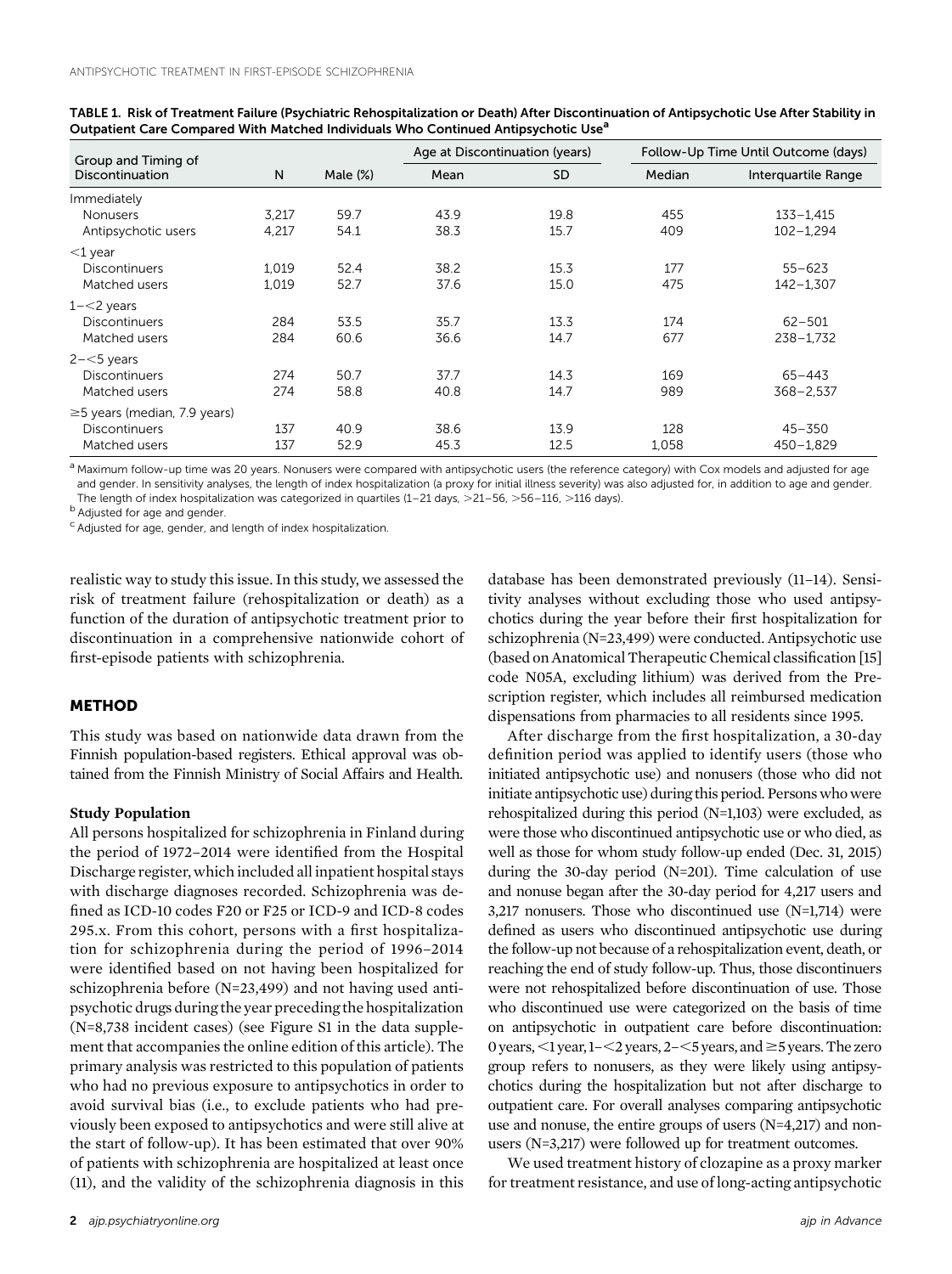| Events (N)     | Person-Years    | <b>Incidence Rate</b><br>(per 100 person-years) | 95% CI                         | Hazard Ratio <sup>b</sup> | 95% CI         | Hazard Ratio <sup>c</sup> | 95% CI         |
|----------------|-----------------|-------------------------------------------------|--------------------------------|---------------------------|----------------|---------------------------|----------------|
| 1,818<br>1,449 | 9,669<br>11,767 | 18.8<br>12.3                                    | $18.7 - 18.9$<br>$12.2 - 12.4$ | 1.63<br>1.00              | $1.52 - 1.75$  | 1.72<br>1.00              | $1.60 - 1.86$  |
| 446<br>310     | 1,957<br>2.900  | 22.8<br>10.7                                    | $22.6 - 23.0$<br>$10.6 - 10.8$ | 1.88<br>1.00              | $1.57 - 2.24$  | 2.24<br>1.00              | $1.78 - 2.82$  |
| 91<br>93       | 382<br>915      | 23.9<br>10.2                                    | $23.4 - 24.3$<br>$10.0 - 10.4$ | 2.12<br>1.00              | $1.43 - 3.14$  | 2.89<br>1.00              | $1.59 - 5.24$  |
| 80<br>72       | 421<br>1,123    | 19.0<br>6.4                                     | $18.6 - 19.4$<br>$6.3 - 6.6$   | 3.26<br>1.00              | $2.07 - 5.13$  | 2.90<br>1.00              | $1.66 - 5.05$  |
| 35<br>27       | 139<br>465      | 25.3<br>5.8                                     | $24.4 - 26.1$<br>$5.6 - 6.0$   | 7.28<br>1.00              | $2.78 - 19.05$ | 8.24<br>1.00              | $1.92 - 35.33$ |

injection as a proxy marker for poor treatment adherence (at least one filled prescription, yes/no). For each patient who discontinued antipsychotic treatment (after  $\leq 1, 1-\leq 2, 2-\leq 5$ , and  $\geq$  5 years of use), we matched a user who continued antipsychotic use at this time point, based on time on antipsychotic (by incidence density sampling). Users who continued antipsychotic use were excluded if they discontinued use, were rehospitalized, died, or reached the end of study follow-up before or at this time point. Antipsychotic nonusers were defined at the 30-day definition period as those who did not initiate antipsychotic use during the period. They were followed up until the outcome event (rehospitalization or death), until they started antipsychotic use, or until the end of study follow-up (i.e., they never used antipsychotics during follow-up). Mortality analysis was conducted among the three largest patient groups: nonusers, early discontinuers (within 1 year), and continuous users. For mortality analyses, nonusers were matched with patients who discontinued use after  $\leq 1$  year, similarly to the way users were matched (by incidence density sampling and based on time since the definition period ended, resulting in 1,019 matched nonusers for 1,019 discontinuers). Figure S1 in the online data supplement provides details on the inclusion and exclusion process and the matching procedure, and Figure S2 describes the study design.

Sensitivity analyses without exclusion of prevalent antipsychotic users (i.e., no washout for antipsychotic use) were conducted similarly to those for the main analyses. After excluding patients who were rehospitalized (N=3,221) or who discontinued use or reached end of follow-up (N=599) during the 30-day definition period, 15,220 users and 4,459 nonusers were identified, and 4,366 discontinuers. After matching with users who continued use at the discontinuation event, the numbers of persons in these classes were as follows:  $\leq$ 1 year, discontinuers and users, N=2,563, and no match, N=2;  $1 - \leq 2$  years, discontinuers and users, N=710, and no match, N=2;  $2-5$  years,

discontinuers and users, N=722, and no match, N=4; and  $\geq 5$ years, discontinuers and users, N=352, and no match, N=11.

## Exposure

Continuous antipsychotic use was modeled with the PRE2DUP method from purchases recorded in the Prescription register (16–19). Use of each drug was modeled separately with sliding averages of daily dose and by taking into account stockpiling of drugs, personal purchasing regularity, and possible hospitalizations. Overlapping antipsychotic use periods were combined to retrieve use of "anyantipsychotic"drug. During antipsychotic use, patients were considered continuing users if they used multiple antipsychotics at the same time or changed between drugs, as long as they were using at least one antipsychotic drug. Discontinuation was defined as stopping use of antipsychotics, without having an outcome event or end of study follow-up (censored). Nonusers and discontinuers were censored if they started to use an antipsychotic (at least one filled prescription). Thus, the PRE2DUP method was used to define exposure and nonexposure periods for medications (16–19). Our previous studies of the validation of the method indicate that PRE2DUP is the most precise method currently available to estimate drug use, and it gives highly accurate drug use periods for most drug classes, especially those meant for long-term use. As variation in dosage is allowed within the method, no artificial grace periods are used.

## **Outcomes**

Because antipsychotics may have both beneficial effects, such as reducing rehospitalizations and suicides, and harmful side effects that may result in increased mortality, the composite outcome "treatment failure," which included psychiatric rehospitalization or death, was used as a primary outcome measure to evaluate overall net effect related to antipsychotic use. Psychiatric rehospitalization was used as proxy for relapse and was used as a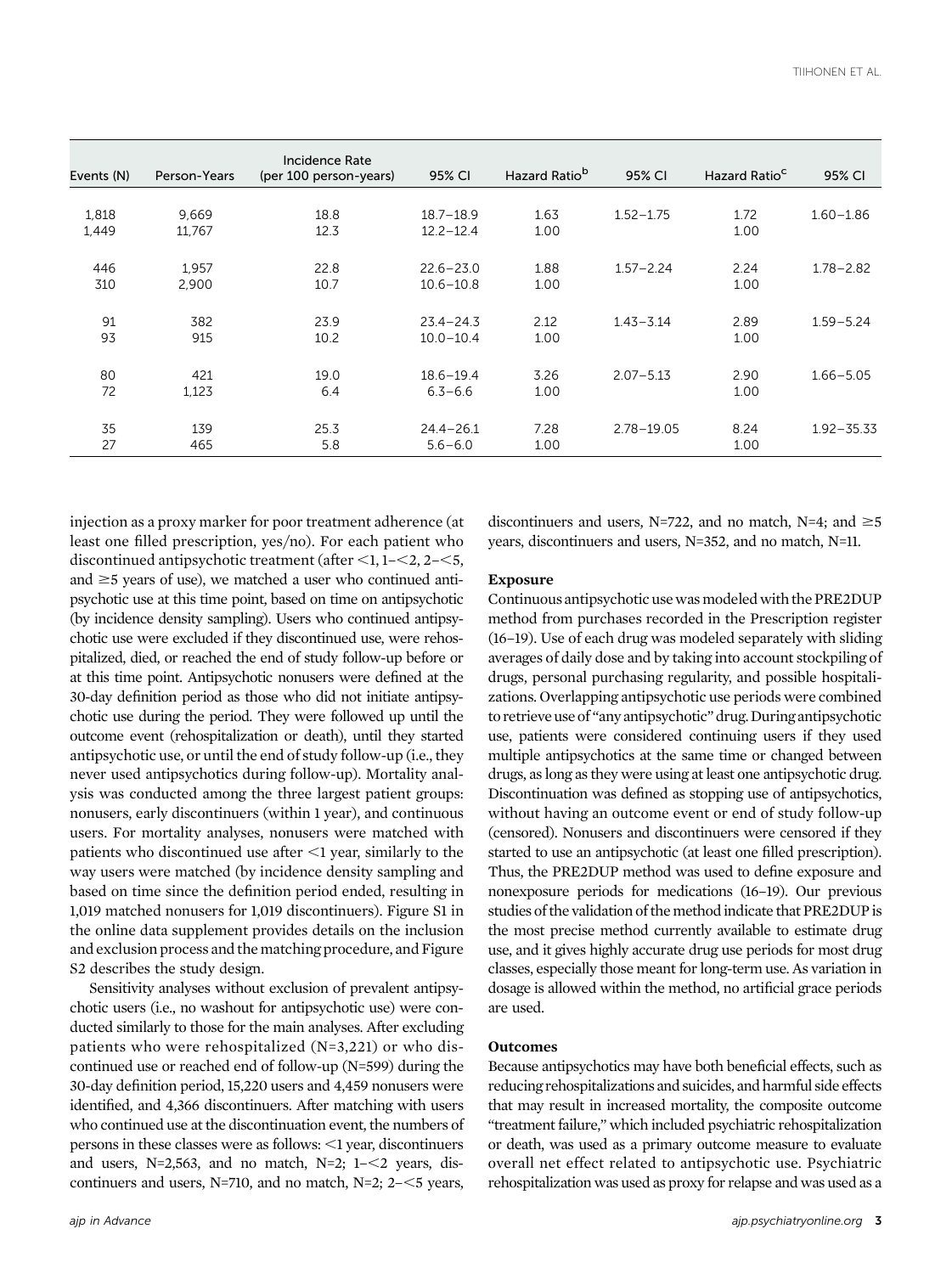secondary outcome measure, and mortality was analyzed as a secondary outcome measure for the largest patient groups (those who discontinued antipsychotic use within 1 year of use and their matched continuous users and nonusers). Only the first psychiatric rehospitalization was considered for each person.

#### Covariates

The analyses were adjusted for gender and age at the discontinuation/matching. In sensitivity analyses, the length of the index hospitalization (a proxy for initial illness severity) was also adjusted for, in addition to age and gender. The length of index hospitalization was categorized in quartiles  $(1-21 \text{ days}, >21-56 \text{ days}, >56-116 \text{ days}, >116 \text{ days}).$  Time since the first hospitalization for schizophrenia was taken into account in the matching.

## Statistical Analysis

When comparing those who discontinued antipsychotic use with matched users who continued antipsychotic use (and with matched nonusers for mortality), the follow-up time started at the discontinuation/matching date and after the 30-day definition period. Follow-up ended on psychiatric rehospitalization or death (outcome events), end of study follow-up (Dec. 31, 2015), end of antipsychotic use (for users), and restart of antipsychotic use (for nonusers and those who discontinued). Cox proportional hazard models were utilized for comparing risk of treatment failure between discontinuers  $(0, <1, 1-<2, 2-<5, \geq 5$ years of antipsychotic use before discontinuation) and matched users (the reference category), with adjustment for age and gender. Secondary analyses with psychiatric rehospitalization as outcome event (censoring for death) were conducted by comparing the risk between discontinuers and matched users, and with death as outcome event by comparing discontinuers and matched nonusers with matched users (the reference category).

In the overall comparison between nonusers and users (without any matching), all nonusers and users as they were categorized during the 30-day definition period were included (3,217 nonusers and 4,217 users). The follow-up started after the definition period and ended on psychiatric rehospitalization or death (outcome events), end of study follow-up (Dec. 31, 2015), end of antipsychotic use (for users), or start of antipsychotic use (for nonusers). Nonusers were compared with antipsychotic users (the reference category) with Cox models adjusted for age and gender.

Incidence rates per 100 person-years (with 95% confidence intervals) were calculated on the basis of the number of events and person-years. Kaplan-Meier survival curves were constructed to visualize time to treatment failure between those who discontinued use and matched users.

## RESULTS

The median age of the included cohort (N=4,217 antipsychotic users and N=3,217 nonusers) at cohort entry (on discharge from first psychiatric hospitalization) was 35.0 years (interquartile range, 25.0–51.0), and 56.5% of patients were men. Antipsychotic users were somewhat younger

#### FIGURE 1. Adjusted Hazard Ratios for Treatment Failure (Psychiatric Rehospitalization or Death) as a Function of Duration of Antipsychotic Use Prior to Discontinuation<sup>a</sup>



<sup>a</sup> The risk of rehospitalization or death increases when the duration of antipsychotic treatment before discontinuation increases ( $p$ <0.05, Spearman correlation, two-tailed). Among the patient group with discontinuation after  $\geq$ 5 years, the median duration of treatment before discontinuation was 7.9 years (interquartile range, 5.8–10.4 years). The hazard ratios and 95% confidence intervals are listed in Table 1. "No use" indicates that the patients have not used antipsychotics in outpatient care after discharge from hospital. Error bars indicate 95% confidence interval.

on average (median age, 33.0 years; interquartile range, 24.0–48.0) than nonusers (median age, 38.0years;interquartile range, 26.0–56.0). At the matching date when the follow-up for treatment outcomes started, the median age of matched users (N=1,714) was 35.0 years (interquartile range, 26.0–49.0) (55.0% were men), and for discontinuers (N=1,714), 34.0 years (interquartile range, 26.0–48.0) (51.4% were men).

Table 1 summarizes the risk of psychiatric rehospitalization or death after discontinuation of antipsychotic use compared with matched individuals who continued antipsychotic use at each time point. Of discontinuers, 38.0% (N=652) experienced treatment failure, with a median followup of 0.5 years (interquartile range, 0.2–1.5), compared with 29.3% (N=502) of their matched users in 1.7 years (interquartile range, 0.6–4.5). In the overall comparison between users (N=4,217) and nonusers (N=3,217), treatment failure occurred in 56.5% (N=1,818) of the nonusers, with a median follow-up of 1.3 years (interquartile range, 0.4–3.9) and in 34.3% (N=1,449) of the users, with a median of 1.1 years (interquartile range, 0.3–3.5). Among the patient group with discontinuation after  $\geq$ 5 years, the median duration of treatment before discontinuation was 7.9 years (interquartile range, 5.8–10.4). Figure 1 illustrates the risk of treatment failure as a function of duration of antipsychotic use prior to discontinuation. The risk of treatment failure increases with duration of antipsychotic treatment before discontinuation  $(p<0.05,$  Spearman correlation, two-tailed). The results of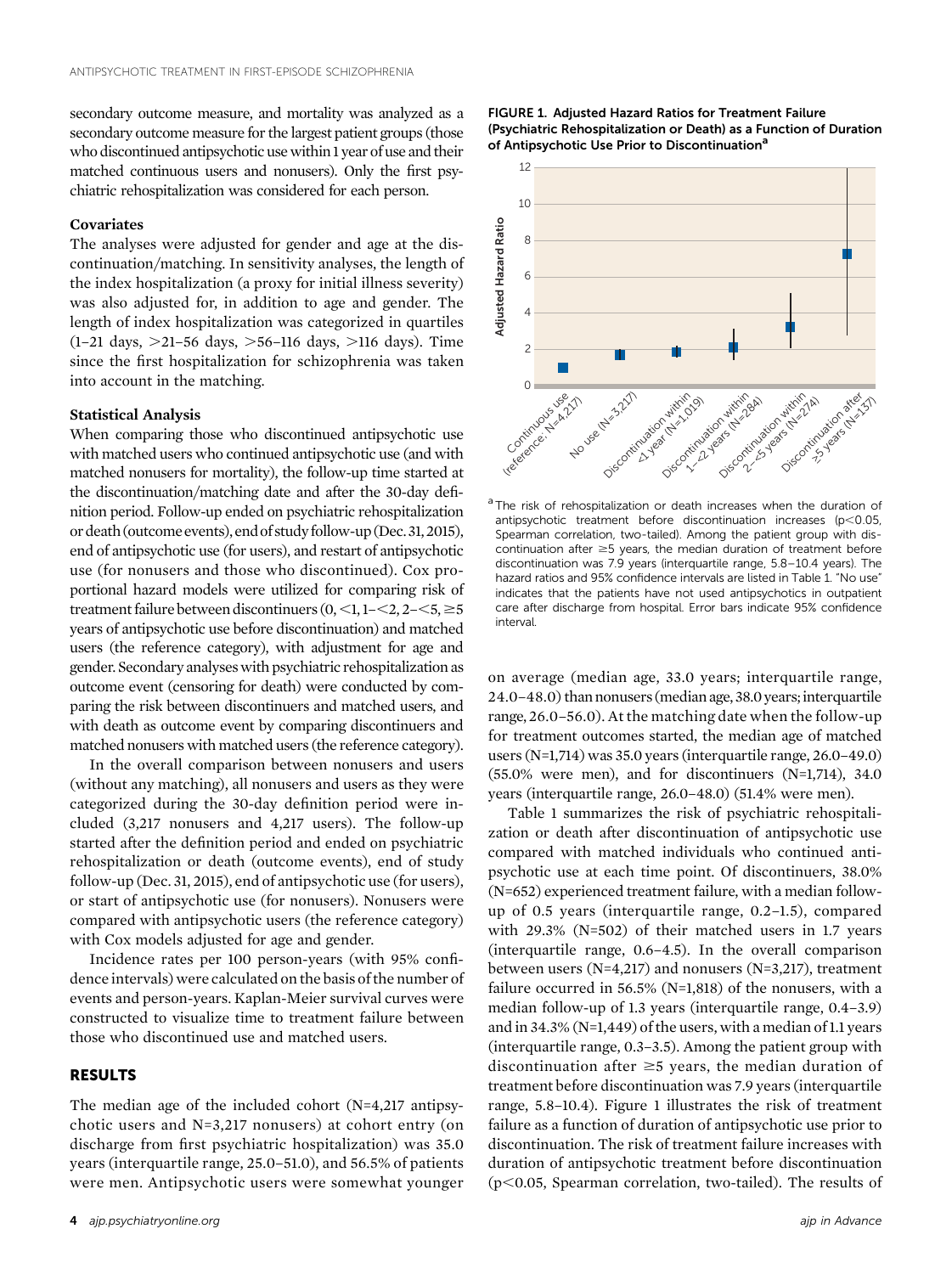



 $a$  The hazard ratios and 95% confidence intervals, as well as the median times for treatment failure, are listed in Table 1.

sensitivity analyses that also adjusted for length of index hospitalization were in line with the primary analysis (Table 1).

Figure 2 presents the Kaplan-Meier treatment failure survival curves for the patient group who discontinued antipsychotic use and matched comparison subjects who continued antipsychotic use.Time zero represents the date of discontinuation and the corresponding matching date for users (i.e.,  $\leq 1, 1-\leq 2, 2-\leq 5, \geq 5$  years after discharge from first hospitalization). These figures show that the risk of treatment failure was more pronounced after discontinuation for those with a longer continuous history of antipsychotic use. The corresponding data without exclusion of patients who used antipsychotics during the year before their index hospitalization are presented in Figure S3 and Table S1 in the online data supplement. The results for secondary analyses on rehospitalization outcome for discontinuation groups are summarized in Table S2 in the data supplement and in Figure 3, and corresponding analyses for larger patient populations without exclusion for prior antipsychotic use are

summarized in Figure S4 and Table S3 in the data supplement. The proportions of clozapine and long-acting antipsychotic injection use among discontinuers and matched users are listed in Table S4 in the data supplement.

The risk of death was compared between those who discontinued within less than 1 year of use and their matched continuous users and nonusers (Figure 4). When compared with the continuous users, nonusers had a 214% higher risk of death (hazard ratio=3.14, 95% CI=1.29–7.68), and early discontinuers had a 174% higher risk of death (hazard ratio=2.74, 95% CI=1.09–6.89) (see Table S5 in the data supplement). The gap between users and nonusers and early discontinuers increased progressively as a function of time through 6,000 days (16.4 years).

## **DISCUSSION**

To our knowledge, this is the first study to show how the risk of schizophrenia relapse is modified by the duration of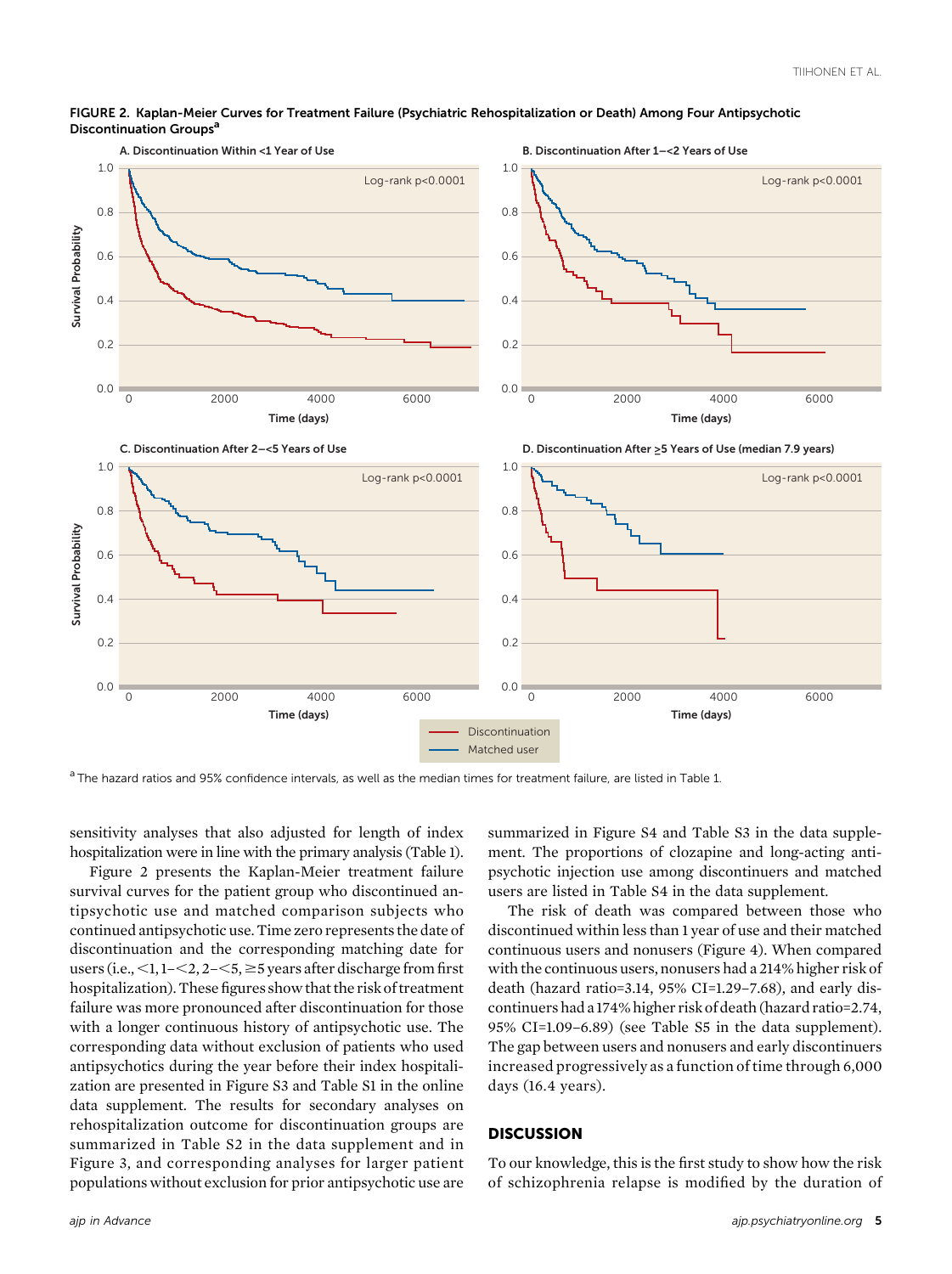

FIGURE 3. Sensitivity Analysis on Risk of Rehospitalization Outcome for Antipsychotic Discontinuation Groups<sup>a</sup>

<sup>a</sup> The hazard ratios and number of events and patient-years are listed in Table S2 in the data supplement.

antipsychotic treatment among first-episode patients. The results from this comprehensive nationwide cohort with 20-year follow-up show that the later the antipsychotic is discontinued, the greater the relative risk of treatment failure. This indicates that if antipsychotic treatment is started, no safe time point for discontinuation can be defined, at least during the first 8 years after the first episode. Antipsychotics have beneficial effects in reducing relapses (20) but also adverse effects, such as cardiometabolic effects (21–23), that may lead to increased mortality (24). Therefore, given that our aim was to evaluate the net effect of antipsychotic use, the primary outcome measure included both psychiatric rehospitalizations and death. While the incidence rate of treatment failure and rehospitalization decreased as function of duration of the preceding antipsychotic use among patients who continued to use antipsychotics, this was not the case among those who discontinued treatment (see Table 1). One putative explanation for this unexpected finding is that longterm antipsychotic exposure modifies the homeostasis of the brain, which makes discontinuation more difficult when exposure has been longer. This argument is in line with the

tors during long-term antipsychotic treatment (2). The results remained essentially the same in the sensitivity analysis in which the length of the index hospitalization (a proxy for initial severity of illness) was also adjusted for, but it is possible that this measure cannot describe the severity of illness during the entire follow-up. Since the difference in relapse rates between discontinuers and continuous users increased over several years after the moment of discontinuation, it is obvious that the findings are not largely attributable to supersensitivity of  $D_2$  receptors. As can be seen in Figures 2 and 3, only a tiny proportion of the relapses occurred during the first 6 months after discontinuation. Since relapses due to supersensitivity should appear abruptly after discontinuation, it is probable that other factors play a much more important role. This interpretation is in line with meta-analyses comparing relapse rates among patients treated with antipsychotics and patients receiving placebo (20, 25, 26) showing no difference in relapse rates between abrupt and slow withdrawal. Our results are also consistent with the previous finding (20) that patients randomly

hypothesized development of supersensitivity of  $D_2$  recep-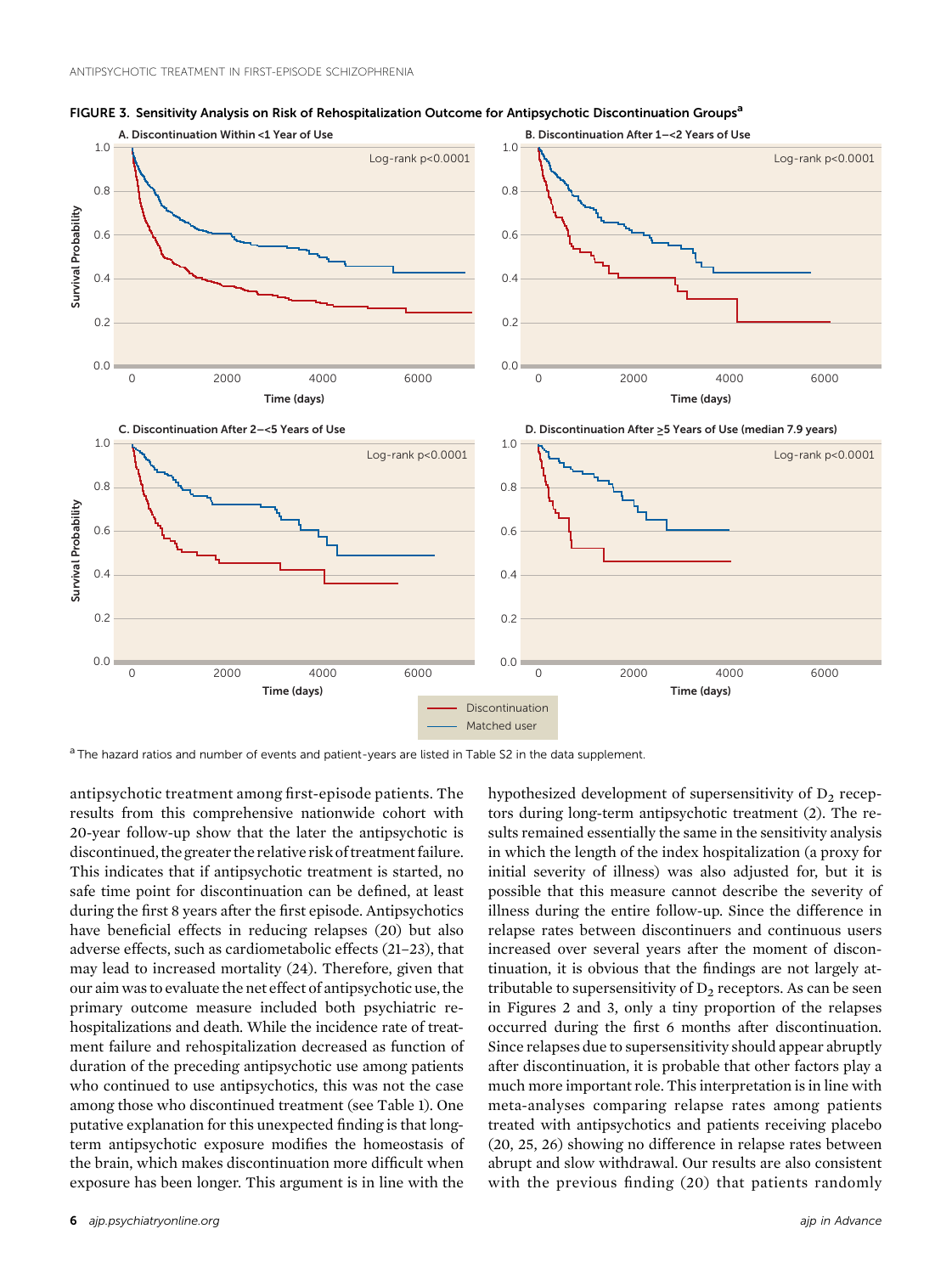information on every individual. The follow-up time in our study was longer than in previous studies that have assessed discontinuation of

FIGURE 4. Kaplan-Meier Survival Curves for Risk of Death Among the Three Largest Relapse-Free Patient Groups of Matched Nonusers, Early Discontinuers (Within 1 Year), and Matched Continuous Users<sup>a</sup>



<sup>a</sup> The follow-up was restricted to the first 6,000 days (16.4 years) because of sparsity of the data and because the proportional hazards assumption did not hold after this time point. The hazard ratios and number of events and patient-years are listed in Table S5 in the data supplement. When compared with the continuous users, nonusers had a 214% higher risk of death (hazard ratio=3.14, 95% CI=1.29–7.68), and early discontinuers had a 174% higher risk of death (hazard ratio=2.74, 95% CI=1.09–6.89).

assigned to receive placebo after having been stable on antipsychotics up to 6 years had a higher relapse risk compared with those who continued on antipsychotics.

Rehospitalization was a proxy marker for relapse in our study, and we did not have any further information on patients' coping ability or level of functioning. In the study by Wunderink et al. (27), level of functioning was better among patients who had early dosage reductions or discontinuations compared with ordinary maintenance treatment, although no difference was observed in the relapse rate. However, it should be noted that the inclusion criterion in that study was not first-episode schizophrenia but first-episode psychosis, and that the majority of patients in the dosage reduction/ discontinuation arm were still using an antipsychotic drug without substantial variation in the dosage, and patients on ordinary maintenance treatment had much greater fluctuations in their antipsychotic dosages. The results reported by Wunderink et al. (27) on early dosage modification are in line with our findings, suggesting that it is safer to modify the dosage in the early phase of the illness, rather than later. A previous study (28) showed that when thioridazine was withdrawn from the market, the rehospitalization risk doubled after the patients were forced to switch to another medication, which suggests that any change in antipsychotic among stable patients after long-term exposure may be hazardous.

The strength of this study was nationwide coverage of first-episode schizophrenia patients and their followup based on register data, which enabled us to obtain

criteria, it is probable that some patients had used antipsychotics further back in their history. The risk increase for treatment failure was less pronounced among late discontinuers (after 5 years) in the larger data set, which included patients who had been treated with antipsychotics before their index hospitalization. However, the confidence intervals in this patient group were especially wide, showing a large overlap in the incident cohort and the total cohort. This larger cohort probably also included many chronic patients who were first hospitalized before 1972, when the nationwide database was started. Compared groups (those who discontinued and those who continued antipsychotic use) were matched on the basis of time since first hospitalization for schizophrenia, and thus the duration of illness was controlled for. We used the use of clozapine as a proxy for treatment resistance and the use of long-acting antipsychotic injection as a proxy for poor treatment adherence. These indicators suggested that the late discontinuers had a higher rate of treatment resistance compared with early discontinuers, while no signal was observed for poorer treatment adherence among late compared with early discontinuers. Therefore, the results suggest that the higher risk of relapse among late compared with early discontinuers may be attributable to more severe illness. Also, it should be noted that clozapine use was substantially more common among those who used antipsychotics continuously up to 16.4 years when compared with patients with no antipsychotic use or early discontinuation (23%, 0%, and 9%, respectively), and yet the risk of death remained more

antipsychotic use. The mean ages at discontinuation in our cohort were rather high but well in line with other first-episode cohorts in Nordic countries (29, 30). This finding may be partly explained by a delay in setting the final diagnosis, which is suggested by our finding that a large number of patients received antipsychotic treatment before they received a schizophrenia diagnosis. Although previous hospitalization with a schizophrenia diagnosis during the period of 1972–1996 and use of an antipsychotic during the 1-year period before the first schizophrenia diagnosis since 1996 were exclusion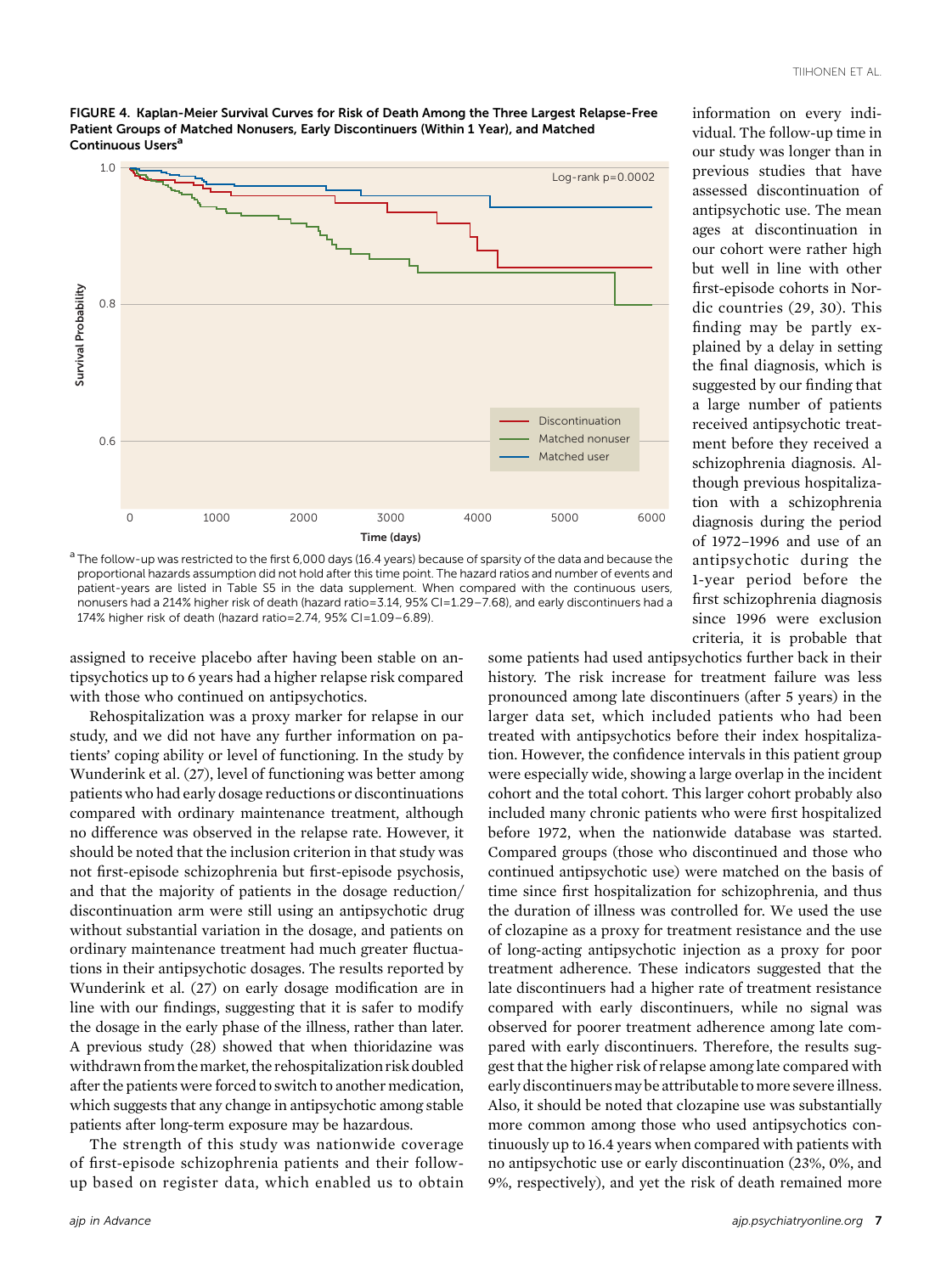than 60% lower among the continuous users than the others. Since clozapine's adverse effects, including metabolic syndrome, develop over a long period and the accurate cumulative exposure time for specific antipsychotics was not available in this analysis, the outcomes of treatment failure were not adjusted by using this rather crude proxy (at least one filled prescription of clozapine) as a covariate. However, we want to emphasize that the aim of this study was not to investigate clinical characteristics associated with treatment failure but simply to reveal how the risk of rehospitalization or death evolves after discontinuation of antipsychotic treatment in an entire nationwide cohort of first-episode patients.

The majority of the patients who discontinued their medication did so during the first year, which is in line with previous studies in adolescents and adults (31, 32). We expected to observe that relapse risk decreases as function of time, and if the decrease reached a plateau at a certain time point, that might help in estimating an optimal duration of antipsychotic treatment among stabilized patients. To our surprise, however, the risk of relapse and treatment failure related to antipsychotic discontinuation increased at least through the first 8 years, and no hint of any safe timing for discontinuation of treatment could be observed. This is in line with the finding by Leucht et al. (20) showing that when patients who have been stable for 3–6 years are randomly assigned to stay on antipsychotic treatment or switch to placebo, those in the placebo group had a higher relapse rate, which was not influenced by the duration of preceding stability.

A limitation of this study is that we cannot be sure whether patients actually used the medication that they obtained from the pharmacy. It is unlikely, however, that substantial proportion of patients would purchase medication repeatedly for long periods without using it.We also lacked data on whether the discontinuation of antipsychotic use was suggested or guided by the treating physician or whether it was the patient's own decision to discontinue. It is possible that patients who are becoming psychotic might lose their insight and stop taking antipsychotic medication. However, our results show that the deviation in relapse rate between discontinuers and continuers happens mostly between 0.5 and 3 years after discontinuation, and only a small proportion of patients relapsed within the first 6 months after discontinuing medication. This indicates that reverse causality (i.e., relapse leading to discontinuation of medication) does not explain the increased risk of relapse after discontinuation of antipsychotics. Discontinuation of treatment also may result in lack of any contact with and use of health care services, leading to higher morbidity and mortality. About 30% of the early discontinuers were not rehospitalized. However, it is not possible to evaluate their well-being or functional capacity, since not all relapses result in rehospitalization.

Our results suggest that the high risk of treatment failure among late discontinuers may be explained by illness severity and that  $D_2$  receptor supersensitivity does not have a major role.Whatever the mechanism is, the practical conclusion for

clinicians is the same: if antipsychotic treatment has been used continuously for several years, it is risky to discontinue the treatment. It may be argued that it would be useful to be able to find within this population a subgroup of patients who could discontinue medication without relapsing, in order to avoid the severe potential adverse effects of long-term antipsychotic treatment, which may eventually lead to premature death. However, our results indicate that mortality was substantially lower among those patients diagnosed with schizophrenia who used antipsychotics continuously for up to 16.4 years compared with those who discontinued or never started antipsychotics after their first hospitalization. This suggests that, in general, there is no valid argument for stopping antipsychotic treatment in patients with a first episode of schizophrenia on the basis of concerns about their long-term physical well-being. In any case, regardless of the underlying mechanisms, the results reveal what actually happens in real life in a nationwide unselected patient population receiving treatment for schizophrenia, and they provide definite evidence that, contrary to general belief, relapse risk does not decrease as function of time during the first 8 years of illness. In addition, the results indicate that continuous use of antipsychotics for up to 20 years is associated with lower mortality than no use or early discontinuation. Altogether, the findings suggest that at the group level, long-lasting continuous antipsychotic treatment is beneficial for the majority of patients with first-episode schizophrenia.

#### AUTHOR AND ARTICLE INFORMATION

From the Department of Clinical Neuroscience, Karolinska Institutet, Stockholm; the Department of Forensic Psychiatry, University of Eastern Finland, and Niuvanniemi Hospital, Kuopio; the Impact Assessment Unit, National Institute for Health and Welfare, Helsinki; and the School of Pharmacy, University of Eastern Finland, Kuopio.

Address correspondence to Dr. Tiihonen ([jari.tiihonen@ki.se\)](mailto:jari.tiihonen@ki.se).

This study was funded by the Finnish Ministry of Social Affairs and Health through the developmental fund for Niuvanniemi Hospital.

The authors thank Aija Räsänen for secretarial assistance.

Dr. Tiihonen has received personal fees from the Finnish Medicines Agency (Fimea), the European Medicines Agency, AstraZeneca, Bristol-Myers Squibb, Eli Lilly, Hoffman–La Roche, GlaxoSmithKline, Janssen-Cilag, Lundbeck, Novartis, Organon, Otsuka, and Pfizer, and he has received grants from Eli Lilly, Janssen-Cilag, the Sigrid Jusélius Foundation, and the Stanley Foundation. Mr. Tanskanen has participated in research projects funded by grants from Janssen-Cilag and Eli Lilly to his employing institution and is an advisory board member for Janssen-Cilag. Dr. Taipale has participated in research projects funded by grants from Janssen-Cilag and Eli Lilly to her employing institution.

Received Sept. 15, 2017; revisions received Dec. 15, 2017, and Jan. 30, 2018; accepted Feb. 8, 2018.

#### **REFERENCES**

- 1. Takeuchi H, Suzuki T, Uchida H, et al: Antipsychotic treatment for schizophrenia in the maintenance phase: a systematic review of the guidelines and algorithms. Schizophr Res 2012; 134:219–225
- 2. Murray RM, Quattrone D, Natesan S, et al: Should psychiatrists be more cautious about the long-term prophylactic use of antipsychotics? Br J Psychiatry 2016; 209:361–365